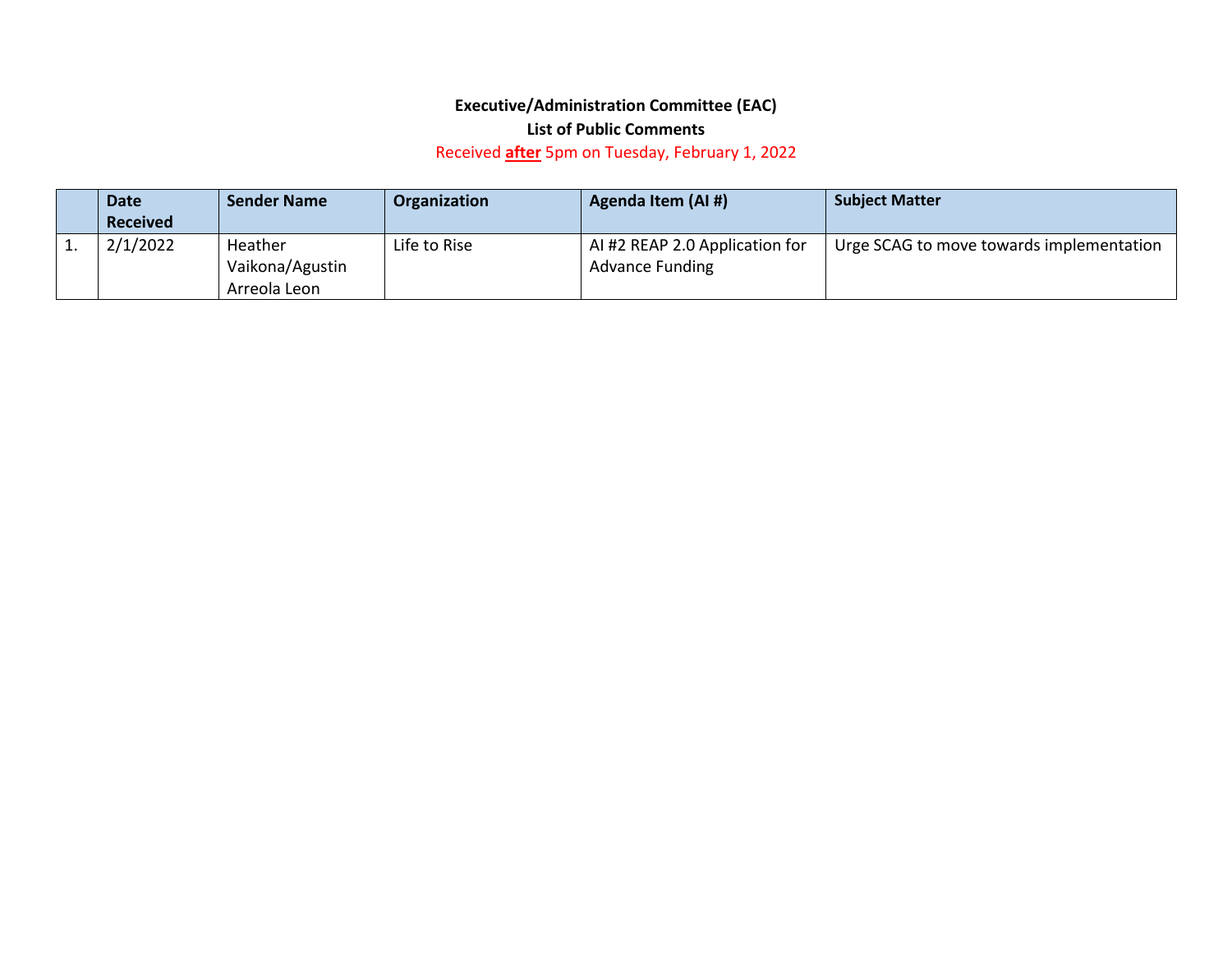| From:               | Agustin Arreola <agustin@lifttorise.org></agustin@lifttorise.org>           |
|---------------------|-----------------------------------------------------------------------------|
| Sent:               | Tuesday, February 1, 2022 6:15 PM                                           |
| To:                 | ePublic Comment Group                                                       |
| Cc:                 | Heather Vaikona; Ian Gabriel                                                |
| Subject:            | Public Comment for Action Item 2 on Executive/Administration Community      |
| <b>Attachments:</b> | Public Comment for Action Item 2_Executive Administration Committee_LTR.pdf |

Hello,

Please find attached a public comment on behalf of Lift to Rise in the form of a letter. We apologize for submitting it late, we had broadband issues.

**Best, AGUSTIN ARREOLA LEON | Lift to Rise** o 760‐636‐0420 (ext. 1301) p 760‐281‐2528 agustin@lifttorise.org 73‐710 Fred Waring Drive, Suite 100 Palm Desert, CA 92260 he/him/his **Schedule a check‐in with me here.**